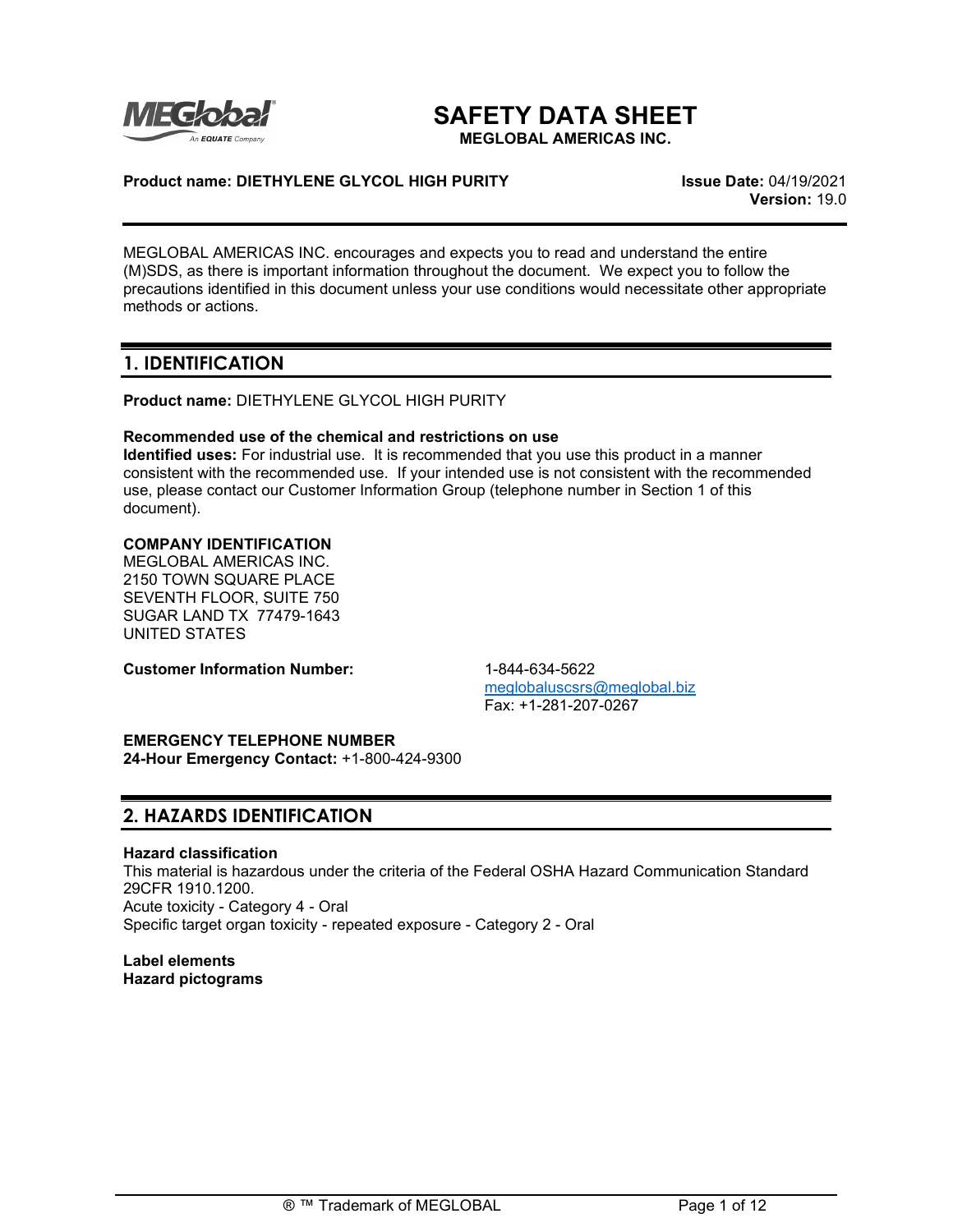

Signal word: **WARNING!**

## **Hazards**

Harmful if swallowed. May cause damage to organs (Kidney) through prolonged or repeated exposure if swallowed.

## **Precautionary statements**

# **Prevention**

Do not breathe dust/ fume/ gas/ mist/ vapours/ spray. Wash skin thoroughly after handling. Do not eat, drink or smoke when using this product.

## **Response**

IF SWALLOWED: Call a POISON CENTER/doctor if you feel unwell. Rinse mouth. Get medical advice/ attention if you feel unwell.

## **Disposal**

Dispose of contents/ container to an approved waste disposal plant.

## **Other hazards**

No data available

# **3. COMPOSITION/INFORMATION ON INGREDIENTS**

#### **Synonyms:** Diethylene Glycol This product is a substance.

| This product is a sapetarise.<br><b>Component</b> | <b>CASRN</b>   | <b>Concentration</b>    |
|---------------------------------------------------|----------------|-------------------------|
| Diethylene glycol                                 | 111-46-6       | $>= 99.0 - 5 = 100.0 %$ |
| Ethylene glycol                                   | $107 - 21 - 1$ | $>= 0.0 - \le 0.2 \%$   |
|                                                   |                |                         |

# **4. FIRST AID MEASURES**

## **Description of first aid measures**

**General advice:** First Aid responders should pay attention to self-protection and use the recommended protective clothing (chemical resistant gloves, splash protection). If potential for exposure exists refer to Section 8 for specific personal protective equipment.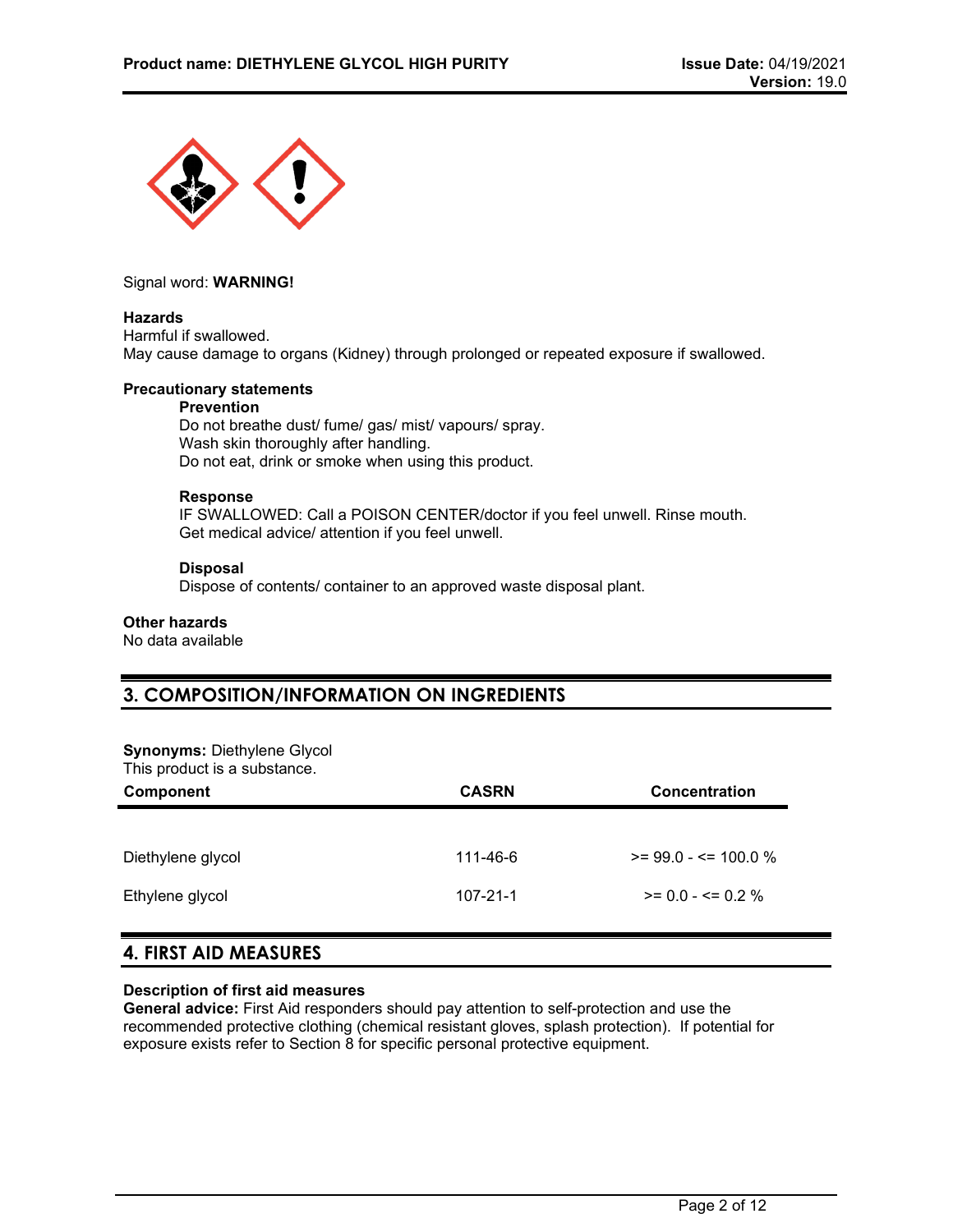**Inhalation:** Move person to fresh air; if effects occur, consult a physician.

**Skin contact:** Immediately flush skin with water while removing contaminated clothing and shoes. Get medical attention if symptoms occur. Wash clothing before reuse. Destroy contaminated leather items such as shoes, belts, and watchbands. Suitable emergency safety shower facility should be immediately available.

**Eye contact:** Flush eyes thoroughly with water for several minutes. Remove contact lenses after the initial 1-2 minutes and continue flushing for several additional minutes. If effects occur, consult a physician, preferably an ophthalmologist.

**Ingestion:** Do not induce vomiting. Seek medical attention immediately. If person is fully conscious give 1 cup or 8 ounces (240 ml) of water. If medical advice is delayed and if an adult has swallowed several ounces of chemical, then give 3-4 ounces (1/3-1/2 Cup) (90-120 ml) of hard liquor such as 80 proof whiskey. For children, give proportionally less liquor at a dose of 0.3 ounce (1 1/2 tsp.) (8 ml) liquor for each 10 pounds of body weight, or 2 ml per kg body weight [e.g., 1.2 ounce (2 1/3 tbsp.) for a 40 pound child or 36 ml for an 18 kg child].

**Most important symptoms and effects, both acute and delayed:** Aside from the information found under Description of first aid measures (above) and Indication of immediate medical attention and special treatment needed (below), any additional important symptoms and effects are described in Section 11: Toxicology Information.

#### **Indication of any immediate medical attention and special treatment needed**

**Notes to physician:** Due to structural analogy and clinical data, this material may have a mechanism of intoxication similar to ethylene glycol. On that basis, treatment similar to ethylene glycol intoxication may be of benefit. In cases where several ounces (60 - 100 ml) have been ingested, consider the use of ethanol and hemodialysis in the treatment. Consult standard literature for details of treatment. If ethanol is used, a therapeutically effective blood concentration in the range of 100 - 150 mg/dl may be achieved by a rapid loading dose followed by a continuous intravenous infusion. Consult standard literature for details of treatment. 4-Methyl pyrazole (Antizol®) is an effective blocker of alcohol dehydrogenase and should be used in the treatment of ethylene glycol (EG), di- or triethylene glycol (DEG, TEG), ethylene glycol butyl ether (EGBE), or methanol intoxication if available. Fomepizole protocol (Brent, J. et al., New England Journal of Medicine, Feb. 8, 2001, 344:6, p. 424-9): loading dose 15 mg/kg intravenously, follow by bolus dose of 10 mg/kg every 12 hours; after 48 hours, increase bolus dose to 15 mg/kg every 12 hours. Continue fomepizole until serum methanol, EG, DEG, TEG or EGBE are undetectable. The signs and symptoms of poisoning include anion gap metabolic acidosis, CNS depression, renal tubular injury, and possible late stage cranial nerve involvement. Respiratory symptoms, including pulmonary edema, may be delayed. Persons receiving significant exposure should be observed 24-48 hours for signs of respiratory distress. In severe poisoning, respiratory support with mechanical ventilation and positive end expiratory pressure may be required. Maintain adequate ventilation and oxygenation of the patient. If lavage is performed, suggest endotracheal and/or esophageal control. Danger from lung aspiration must be weighed against toxicity when considering emptying the stomach. If burn is present, treat as any thermal burn, after decontamination. Treatment of exposure should be directed at the control of symptoms and the clinical condition of the patient.

# **5. FIREFIGHTING MEASURES**

**Suitable extinguishing media:** Water fog or fine spray. Dry chemical fire extinguishers. Carbon dioxide fire extinguishers. Foam. Alcohol resistant foams (ATC type) are preferred. General purpose synthetic foams (including AFFF) or protein foams may function, but will be less effective.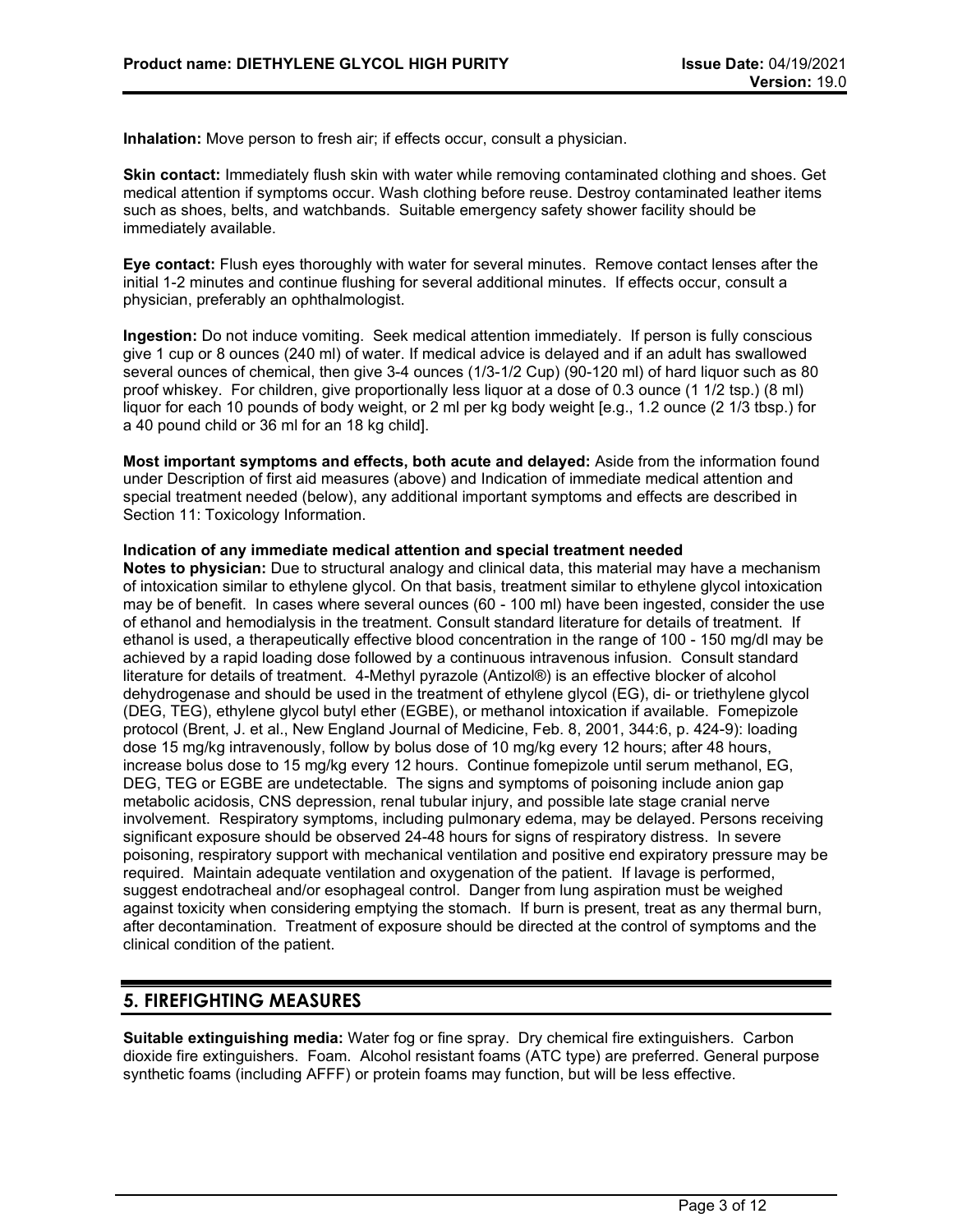**Unsuitable extinguishing media:** Do not use direct water stream. May spread fire.

#### **Special hazards arising from the substance or mixture**

**Hazardous combustion products:** During a fire, smoke may contain the original material in addition to combustion products of varying composition which may be toxic and/or irritating. Combustion products may include and are not limited to: Carbon monoxide. Carbon dioxide.

**Unusual Fire and Explosion Hazards:** Container may rupture from gas generation in a fire situation. Violent steam generation or eruption may occur upon application of direct water stream to hot liquids.

## **Advice for firefighters**

**Fire Fighting Procedures:** Keep people away. Isolate fire and deny unnecessary entry. Use water spray to cool fire exposed containers and fire affected zone until fire is out and danger of reignition has passed. Fight fire from protected location or safe distance. Consider the use of unmanned hose holders or monitor nozzles. Immediately withdraw all personnel from the area in case of rising sound from venting safety device or discoloration of the container. Burning liquids may be extinguished by dilution with water. Do not use direct water stream. May spread fire. Move container from fire area if this is possible without hazard. Burning liquids may be moved by flushing with water to protect personnel and minimize property damage.

**Special protective equipment for firefighters:** Wear positive-pressure self-contained breathing apparatus (SCBA) and protective fire fighting clothing (includes fire fighting helmet, coat, trousers, boots, and gloves). If protective equipment is not available or not used, fight fire from a protected location or safe distance.

## **6. ACCIDENTAL RELEASE MEASURES**

**Personal precautions, protective equipment and emergency procedures:** Isolate area. Keep unnecessary and unprotected personnel from entering the area. Refer to section 7, Handling, for additional precautionary measures. Use appropriate safety equipment. For additional information, refer to Section 8, Exposure Controls and Personal Protection.

**Environmental precautions:** Prevent from entering into soil, ditches, sewers, waterways and/or groundwater. See Section 12, Ecological Information.

**Methods and materials for containment and cleaning up:** Contain spilled material if possible. Collect in suitable and properly labeled containers. Small spills: Absorb with materials such as: Cat litter. Sand. Sawdust. Vermiculite. Zorb-all®. Hazorb®. Large spills: Dike area to contain spill. Pump into suitable and properly labeled containers. See Section 13, Disposal Considerations, for additional information.

## **7. HANDLING AND STORAGE**

**Precautions for safe handling:** Avoid contact with eyes, skin, and clothing. Do not swallow. Wash thoroughly after handling. Spills of these organic materials on hot fibrous insulations may lead to lowering of the autoignition temperatures possibly resulting in spontaneous combustion. See Section 8, EXPOSURE CONTROLS AND PERSONAL PROTECTION.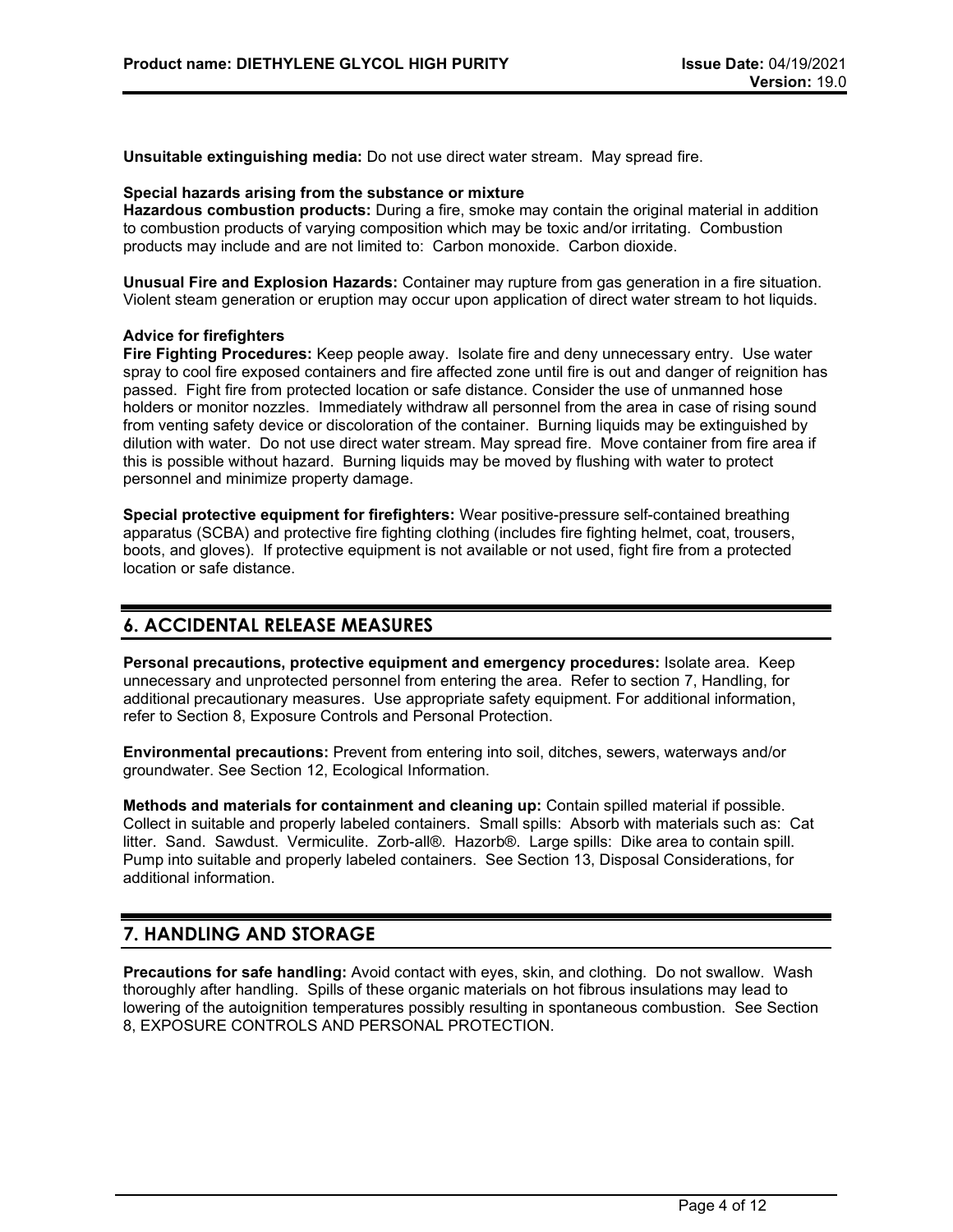**Conditions for safe storage:** Do not store near food, foodstuffs, drugs or potable water supplies. Additional storage and handling information on this product may be obtained by calling your sales or customer service contact. Ask for a product brochure.

# **8. EXPOSURE CONTROLS/PERSONAL PROTECTION**

#### **Control parameters**

Exposure limits are listed below, if they exist.

| Component         | Regulation     | Type of listing          | <b>Value/Notation</b> |
|-------------------|----------------|--------------------------|-----------------------|
| Diethylene glycol | <b>US WEEL</b> | TWA                      | 10 mg/m $3$           |
| Ethylene glycol   | <b>ACGIH</b>   | <b>STEL Aerosol only</b> | 10 mg/m $3$           |
|                   | <b>ACGIH</b>   | <b>TWA Vapour and</b>    | 25 ppm                |
|                   |                | aerosol                  |                       |
|                   | <b>ACGIH</b>   | <b>STEL Vapour and</b>   | 50 ppm                |
|                   |                | aerosol                  |                       |

## **Exposure controls**

**Engineering controls:** Use local exhaust ventilation, or other engineering controls to maintain airborne levels below exposure limit requirements or guidelines. If there are no applicable exposure limit requirements or guidelines, general ventilation should be sufficient for most operations. Local exhaust ventilation may be necessary for some operations.

## **Individual protection measures**

**Eye/face protection:** Use safety glasses (with side shields).

## **Skin protection**

**Hand protection:** Use gloves chemically resistant to this material when prolonged or frequently repeated contact could occur. Use gloves with insulation for thermal protection, when needed. If hands are cut or scratched, use gloves chemically resistant to this material even for brief exposures. Examples of preferred glove barrier materials include: Butyl rubber. Natural rubber ("latex"). Neoprene. Nitrile/butadiene rubber ("nitrile" or "NBR"). Polyethylene. Ethyl vinyl alcohol laminate ("EVAL"). Polyvinyl alcohol ("PVA"). Polyvinyl chloride ("PVC" or "vinyl"). NOTICE: The selection of a specific glove for a particular application and duration of use in a workplace should also take into account all relevant workplace factors such as, but not limited to: Other chemicals which may be handled, physical requirements (cut/puncture protection, dexterity, thermal protection), potential body reactions to glove materials, as well as the instructions/specifications provided by the glove supplier.

**Other protection:** When prolonged or frequently repeated contact could occur, use protective clothing chemically resistant to this material. Selection of specific items such as faceshield, boots, apron, or full-body suit will depend on the task. When handling hot material, protect skin from thermal burns as well as from skin absorption.

**Respiratory protection:** Respiratory protection should be worn when there is a potential to exceed the exposure limit requirements or guidelines. If there are no applicable exposure limit requirements or guidelines, wear respiratory protection when adverse effects, such as respiratory irritation or discomfort have been experienced, or where indicated by your risk assessment process. For most conditions, no respiratory protection should be needed; however, if material is heated or sprayed, use an approved air-purifying respirator. The following should be effective types of air-purifying respirators: Organic vapor cartridge with a particulate pre-filter.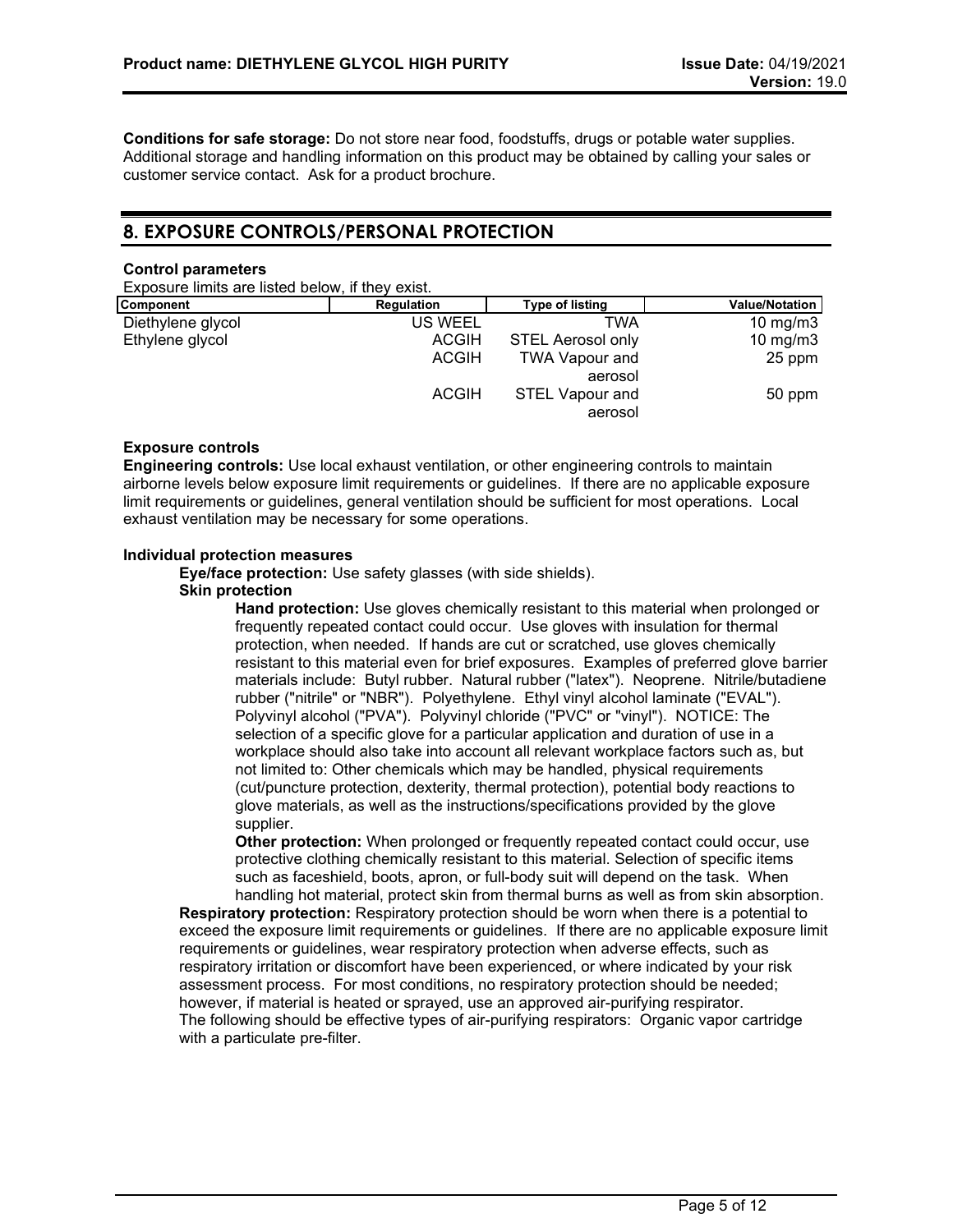## **9. PHYSICAL AND CHEMICAL PROPERTIES**

| Appearance                                      |                                                                                 |
|-------------------------------------------------|---------------------------------------------------------------------------------|
| <b>Physical state</b>                           | Liquid.                                                                         |
| Color                                           | Colorless                                                                       |
| Odor                                            | odourless                                                                       |
| <b>Odor Threshold</b>                           | No test data available                                                          |
| рH                                              | No test data available                                                          |
| <b>Melting point/range</b>                      | No test data available                                                          |
| <b>Freezing point</b>                           | -6.5 °C (20.3 °F) Literature                                                    |
| Boiling point (760 mmHg)                        | 244.9 °C (472.8 °F) Literature                                                  |
| <b>Flash point</b>                              | closed cup 138 °C (280 °F) Literature                                           |
| <b>Evaporation Rate (Butyl Acetate</b><br>$= 1$ | No test data available                                                          |
| <b>Flammability (solid, gas)</b>                | Not expected to form explosive dust-air mixtures.                               |
| Lower explosion limit                           | 2.0 % vol Calculated.                                                           |
| <b>Upper explosion limit</b>                    | 12.3 % vol Estimated.                                                           |
| <b>Vapor Pressure</b>                           | 0.008 hPa at 20 °C (68 °F) Literature 0.002 mmHg at 20 °C<br>(68 °F) Literature |
| <b>Relative Vapor Density (air = 1)</b>         | 3.65 Literature                                                                 |
| <b>Relative Density (water = 1)</b>             | 1.118 at 20 °C (68 °F) Literature                                               |
| <b>Water solubility</b>                         | 100 % at 20 °C (68 °F) Literature                                               |
| Partition coefficient: n-<br>octanol/water      | log Pow: -1.98 Estimated.                                                       |
| <b>Auto-ignition temperature</b>                | 229 °C (444 °F) Literature                                                      |
| <b>Decomposition temperature</b>                | No test data available                                                          |
| <b>Dynamic Viscosity</b>                        | 35.7 mPa.s at 20 °C (68 °F) Literature                                          |
| <b>Kinematic Viscosity</b>                      | No data available                                                               |
| <b>Explosive properties</b>                     | Not explosive                                                                   |
| <b>Oxidizing properties</b>                     | The substance or mixture is not classified as oxidizing.                        |
| <b>Liquid Density</b>                           | 1.18 g/cm3 at 20 $°C$ (68 $°F$ ) Literature                                     |
| <b>Molecular weight</b>                         | No test data available                                                          |

NOTE: The physical data presented above are typical values and should not be construed as a specification.

# **10. STABILITY AND REACTIVITY**

**Reactivity:** No data available

**Chemical stability:** Thermally stable at recommended temperatures and pressures.

**Possibility of hazardous reactions:** Polymerization will not occur.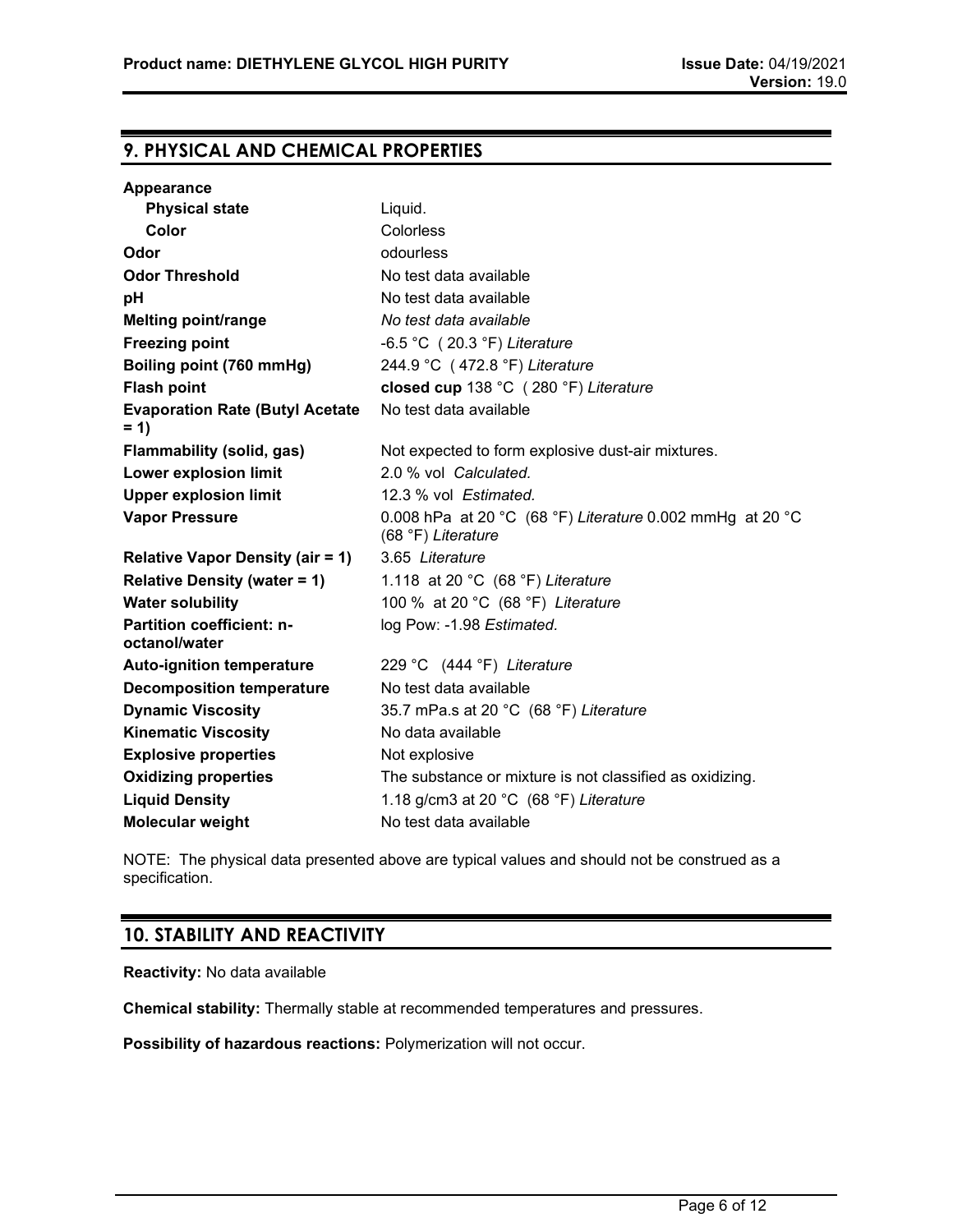**Conditions to avoid:** Exposure to elevated temperatures can cause product to decompose. Generation of gas during decomposition can cause pressure in closed systems.

**Incompatible materials:** Avoid contact with: Strong acids. Strong bases. Strong oxidizers.

**Hazardous decomposition products:** Decomposition products depend upon temperature, air supply and the presence of other materials. Decomposition products can include and are not limited to: Aldehydes. Alcohols. Ethers.

# **11. TOXICOLOGICAL INFORMATION**

*Toxicological information appears in this section when such data is available.*

## **Acute toxicity**

#### **Acute oral toxicity**

Oral toxicity is expected to be moderate in humans due to diethylene glycol even though tests with animals show a lower degree of toxicity. Ingestion of quantities (approximately 65 mL (2 oz.) for diethylene glycol or 100 mL (3 oz.) for ethylene glycol) has caused death in humans. May cause nausea and vomiting. May cause abdominal discomfort or diarrhea. Excessive exposure may cause central nervous system effects, cardiopulmonary effects (metabolic acidosis), and kidney failure.

As product: Single dose oral LD50 has not been determined. LD50, Rat, male, 19,600 mg/kg Lethal Dose, Human, adult, 2 Ounces Estimated.

## **Acute dermal toxicity**

Prolonged skin contact is unlikely to result in absorption of harmful amounts. Repeated skin exposure to large quantities may result in absorption of harmful amounts. Massive contact with damaged skin or of material sufficiently hot to burn skin may result in absorption of potentially lethal amounts.

LD50, Rabbit, 13,330 mg/kg

#### **Acute inhalation toxicity**

At room temperature, exposure to vapor is minimal due to low volatility. With good ventilation, single exposure is not expected to cause adverse effects. If material is heated or areas are poorly ventilated, vapor/mist may accumulate and cause respiratory irritation and symptoms such as headache and nausea.

LC50, Rat, 4 Hour, Aerosol, > 4.6 mg/l The LC50 value is greater than the Maximum Attainable Concentration. No deaths occurred at this concentration.

## **Skin corrosion/irritation**

Prolonged contact is essentially nonirritating to skin.

### **Serious eye damage/eye irritation**

May cause slight temporary eye irritation. Corneal injury is unlikely.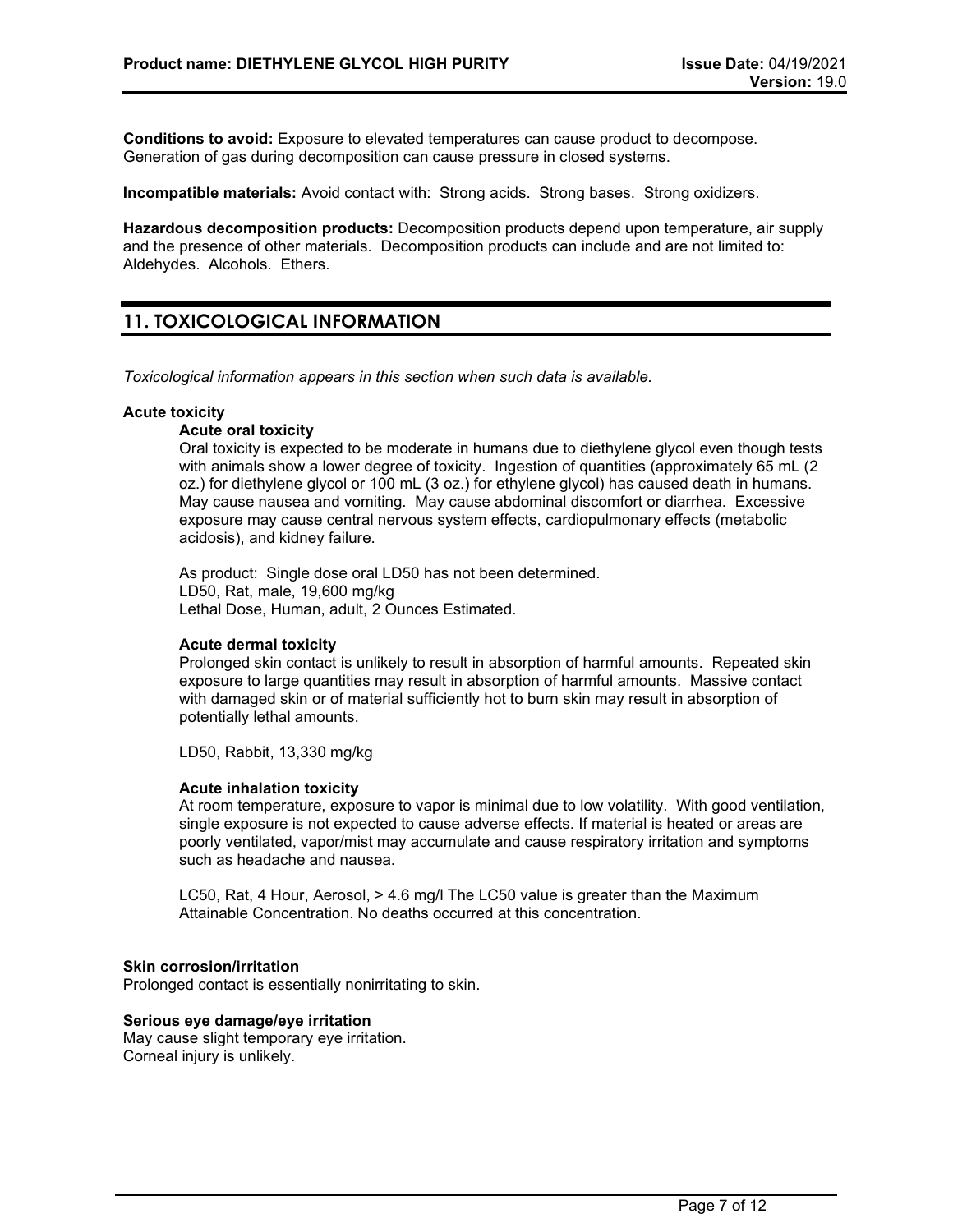#### **Sensitization**

Did not cause allergic skin reactions when tested in humans. Did not cause allergic skin reactions when tested in guinea pigs.

For respiratory sensitization: No relevant data found.

#### **Specific Target Organ Systemic Toxicity (Single Exposure)**

The substance or mixture is not classified as specific target organ toxicant, single exposure.

#### **Specific Target Organ Systemic Toxicity (Repeated Exposure)**

In humans, effects have been reported on the following organs: Kidney. Gastrointestinal tract. In humans, symptoms may include: Headache. Nausea and/or vomiting. Abdominal discomfort. In animals, effects have been reported on the following organs: Liver.

#### **Carcinogenicity**

Diethylene glycol has been tested for carcinogenicity in animal studies and is not believed to pose a carcinogenic risk to man.

#### **Teratogenicity**

Diethylene glycol has caused toxicity to the fetus and some birth defects at maternally toxic, high doses in animals. Other animal studies have not reproduced birth defects even at much higher doses that caused severe maternal toxicity.

#### **Reproductive toxicity**

Diethylene glycol did not interfere with reproduction in animal studies except at very high doses.

#### **Mutagenicity**

In vitro genetic toxicity studies were negative. Animal genetic toxicity studies were negative.

#### **Aspiration Hazard**

Based on physical properties, not likely to be an aspiration hazard.

## **12. ECOLOGICAL INFORMATION**

*Ecotoxicological information appears in this section when such data is available.*

#### **Toxicity**

#### **Acute toxicity to fish**

Material is practically non-toxic to aquatic organisms on an acute basis (LC50/EC50/EL50/LL50 >100 mg/L in the most sensitive species tested).

LC50, Pimephales promelas (fathead minnow), flow-through test, 96 Hour, 75,200 mg/l, OECD Test Guideline 203 or Equivalent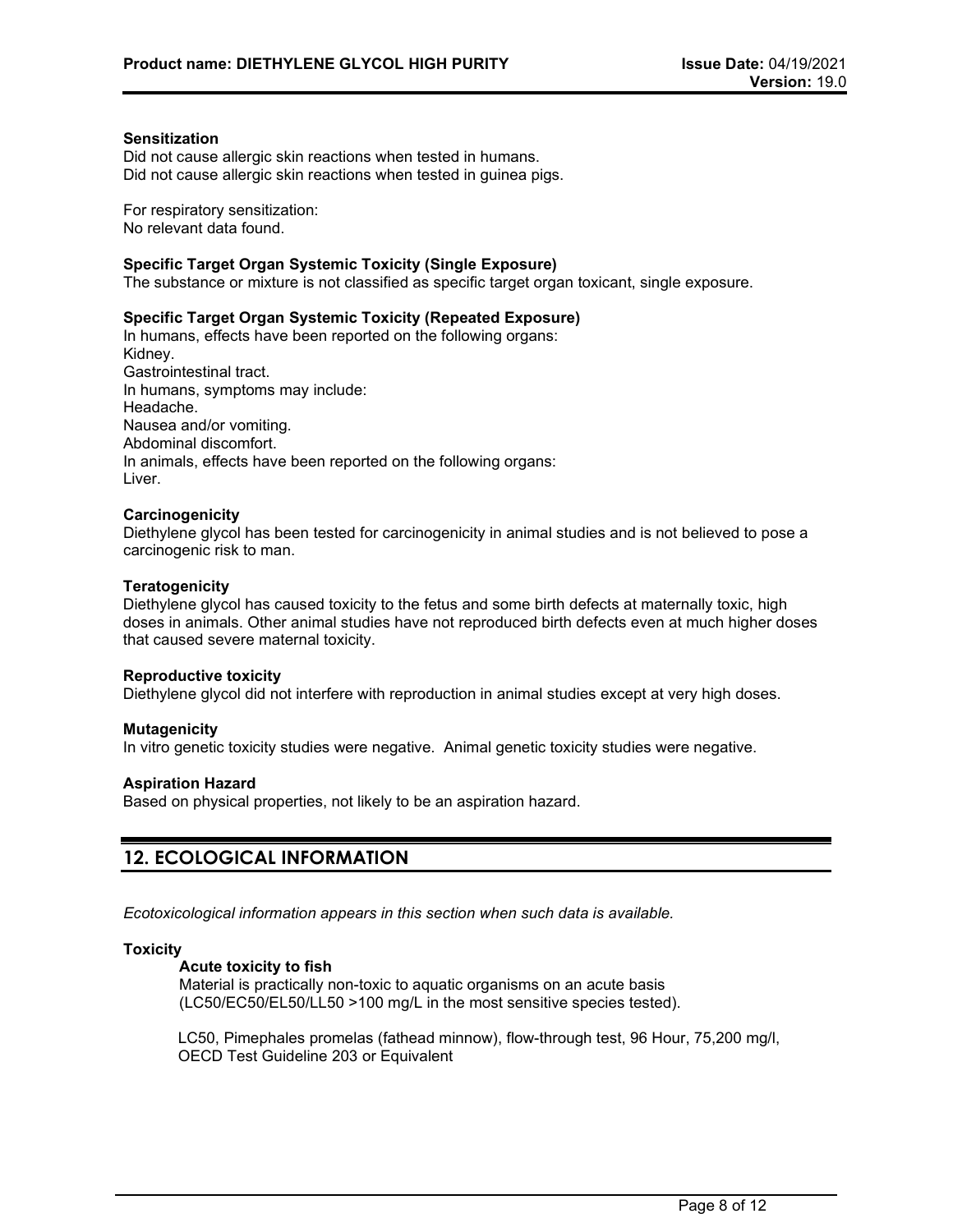**Toxicity to bacteria** EC50, activated sludge, 3 Hour, > 1,000 mg/l, OECD 209 Test

## **Persistence and degradability**

**Biodegradability:** Material is readily biodegradable. Passes OECD test(s) for ready biodegradability. Material is ultimately biodegradable (reaches > 70% mineralization in OECD test(s) for inherent biodegradability). 10-day Window: Pass **Biodegradation:** 90 - 100 % **Exposure time:** 20 d **Method:** OECD Test Guideline 301A or Equivalent 10-day Window: Not applicable **Biodegradation:** 82 - 98 % **Exposure time:** 28 d **Method:** OECD Test Guideline 302C or Equivalent

**Theoretical Oxygen Demand:** 1.51 mg/mg

## **Bioaccumulative potential**

**Bioaccumulation:** Bioconcentration potential is low (BCF < 100 or Log Pow < 3). **Partition coefficient: n-octanol/water(log Pow):** -1.98 at 20 °C Estimated. **Bioconcentration factor (BCF):** 100 Fish Measured

## **Mobility in soil**

Given its very low Henry's constant, volatilization from natural bodies of water or moist soil is not expected to be an important fate process. Potential for mobility in soil is very high (Koc between 0 and 50). **Partition coefficient (Koc):** < 1 Estimated.

# **13. DISPOSAL CONSIDERATIONS**

**Disposal methods:** DO NOT DUMP INTO ANY SEWERS, ON THE GROUND, OR INTO ANY BODY OF WATER. All disposal practices must be in compliance with all Federal, State/Provincial and local laws and regulations. Regulations may vary in different locations. Waste characterizations and compliance with applicable laws are the responsibility solely of the waste generator. WE HAVE NO CONTROL OVER THE MANAGEMENT PRACTICES OR MANUFACTURING PROCESSES OF PARTIES HANDLING OR USING THIS MATERIAL. THE INFORMATION PRESENTED HERE PERTAINS ONLY TO THE PRODUCT AS SHIPPED IN ITS INTENDED CONDITION AS DESCRIBED IN MSDS SECTION: Composition Information. FOR UNUSED & UNCONTAMINATED PRODUCT, the preferred options include sending to a licensed, permitted: Recycler. Reclaimer. Incinerator or other thermal destruction device.

## **14. TRANSPORT INFORMATION**

**DOT**

Not regulated for transport

**Classification for SEA transport (IMO-IMDG):**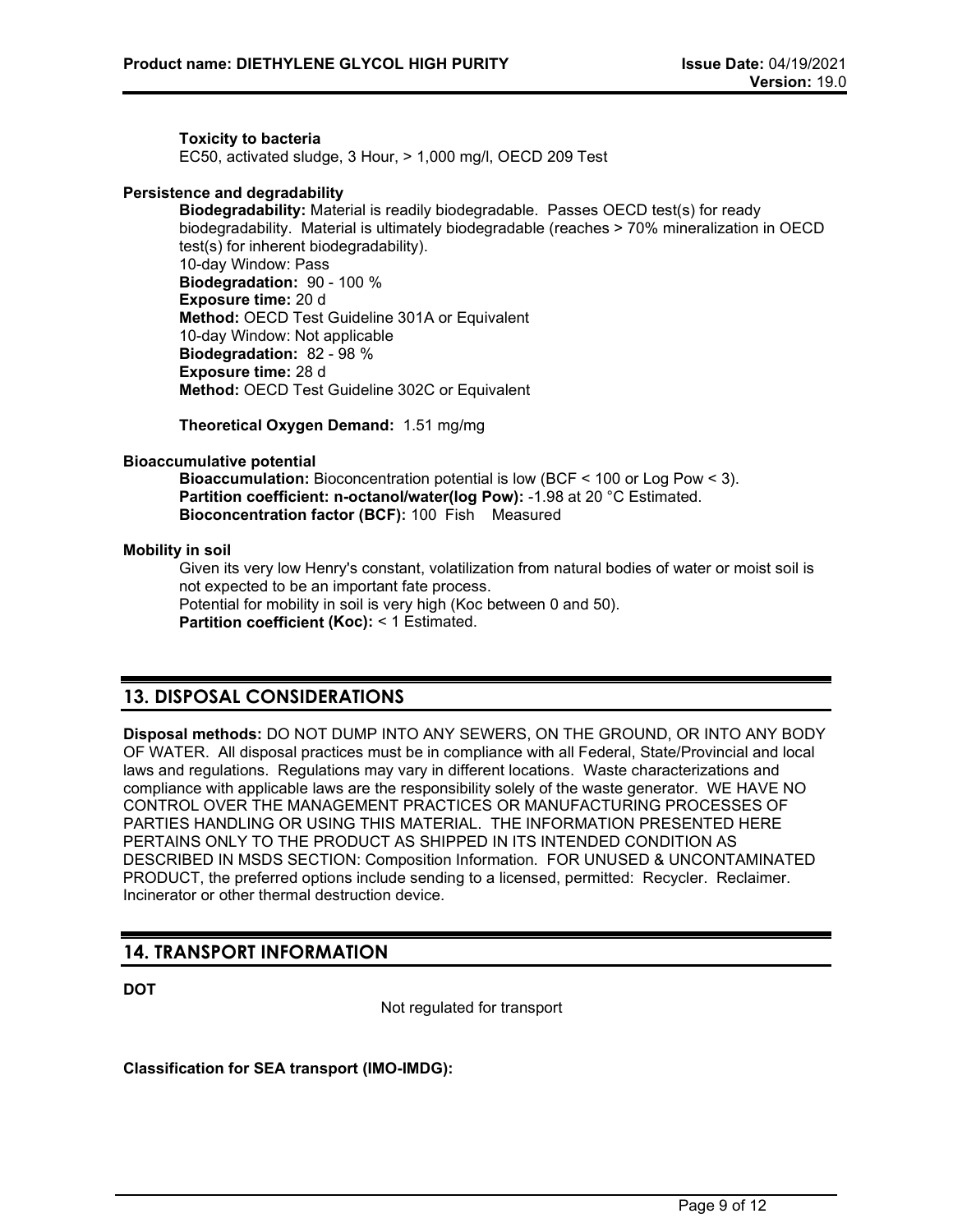| <b>Transport in bulk</b><br>according to Annex II of<br>MARPOL 73/78 and the<br><b>IBC Code</b> | Product Name: Diethylene Glycol<br>Pollution Category: Z<br>Ship Type: 3<br>Fire Protection: AC                                                                                                                                                                                       |
|-------------------------------------------------------------------------------------------------|---------------------------------------------------------------------------------------------------------------------------------------------------------------------------------------------------------------------------------------------------------------------------------------|
| <b>Additional Information:</b>                                                                  | This product may be transported under nitrogen padding.<br>Nitrogen is an odorless and invisible gas. Exposure to<br>nitrogen enriched environment may cause asphyxiation or<br>death. Personnel must observe strict safety precautions when<br>involved with a confined space entry. |
| <b>Remarks:</b>                                                                                 | Special Precautions: Refer to Section 7 (Handling & Storage)<br>for special precautions which personnel needs to be aware of<br>or needs to comply with in connection with transport.                                                                                                 |

## **Classification for AIR transport (IATA/ICAO):**

Not regulated for transport

This information is not intended to convey all specific regulatory or operational requirements/information relating to this product. Transportation classifications may vary by container volume and may be influenced by regional or country variations in regulations. Additional transportation system information can be obtained through an authorized sales or customer service representative. It is the responsibility of the transporting organization to follow all applicable laws, regulations and rules relating to the transportation of the material.

# **15. REGULATORY INFORMATION**

**Superfund Amendments and Reauthorization Act of 1986 Title III (Emergency Planning and Community Right-to-Know Act of 1986) Sections 311 and 312**

Acute Health Hazard Chronic Health Hazard

#### **Superfund Amendments and Reauthorization Act of 1986 Title III (Emergency Planning and Community Right-to-Know Act of 1986) Section 313**

This material does not contain any chemical components with known CAS numbers that exceed the threshold (De Minimis) reporting levels established by SARA Title III, Section 313.

**Comprehensive Environmental Response, Compensation, and Liability Act of 1980 (CERCLA) Section 103** Calculated RQ exceeds reasonably attainable upper limit.

| <u>Calculated TV&amp;</u> CACCCGS TCGOOTIGDTy GITGHTGDIC GPPCT INTIIT. |              |                       |  |
|------------------------------------------------------------------------|--------------|-----------------------|--|
| Components                                                             | <b>CASRN</b> | <b>RQ (RCRA Code)</b> |  |
| Ethylene glycol                                                        | 107-21-1     | 5000 lbs RQ           |  |

## **U.S. Toxic Substances Control Act (TSCA)**

All components of this product are on the TSCA Inventory or are exempt from TSCA Inventory requirements under 40 CFR 720.30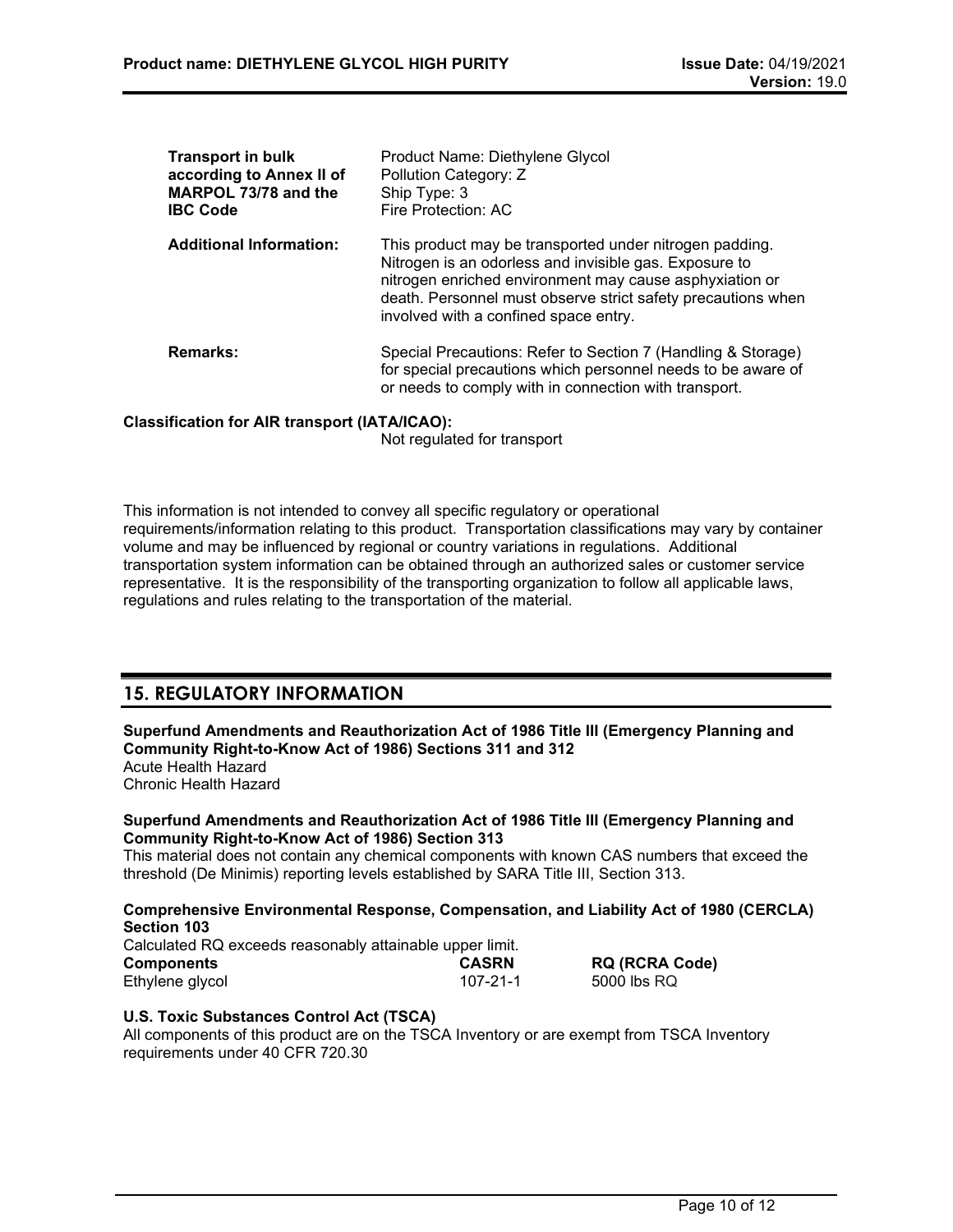#### **Pennsylvania Worker and Community Right-To-Know Act:**

The following chemicals are listed because of the additional requirements of Pennsylvania law:

| <b>Components</b> | <b>CASRN</b> |
|-------------------|--------------|
| Diethylene glycol | 111-46-6     |

#### **California Proposition 65 (Safe Drinking Water and Toxic Enforcement Act of 1986)**

WARNING: This product contains a chemical(s) known to the State of California to cause birth defects or other reproductive harm.

| <b>Components</b>          | <b>CASRN</b> | Listing<br>Mechanism listed | <b>Date</b> | <b>NSRL or MADL</b>                               |
|----------------------------|--------------|-----------------------------|-------------|---------------------------------------------------|
| Ethylene glycol (ingested) | 107-21-1     | AB.                         |             | $(\mu q / d \text{av})^a$<br>19/06/15 8700 (oral) |

**California Proposition 65 (Safe Drinking Water and Toxic Enforcement Act of 1986)** WARNING: This product contains a chemical(s) known to the State of California to cause cancer.

| <b>Components</b> | <b>CASRN</b> | Listing<br>Mechanism listed | <b>Date</b> | <b>NSRL or MADL</b><br>(µq/day) <sup>a</sup> |
|-------------------|--------------|-----------------------------|-------------|----------------------------------------------|
| Acetaldehyde      | 75-07-0      | <b>SQE</b>                  |             | 01/04/88 90 (inhalation)                     |

## **16. OTHER INFORMATION**

### **Hazard Rating System**

#### **NFPA**

| Health | ≂ire | <b>Reactivity</b> |
|--------|------|-------------------|
|        |      |                   |

#### **Revision**

Identification Number: 101197038 / MS02 / Issue Date: 04/19/2021/ Version: 19.0 Most recent revision(s) are noted by the bold, double bars in left-hand margin throughout this document.

#### **Legend**

| <b>ACGIH</b>   | USA. ACGIH Threshold Limit Values (TLV)             |
|----------------|-----------------------------------------------------|
| <b>STEL</b>    | Short-term exposure limit                           |
| <b>TWA</b>     | 8-hour, time-weighted average                       |
| <b>US WEEL</b> | USA, Workplace Environmental Exposure Levels (WEEL) |

#### **Information Source and References**

This SDS is revised by B-lands Consulting.

MEGLOBAL AMERICAS INC. urges each customer or recipient of this (M)SDS to study it carefully and consult appropriate expertise, as necessary or appropriate, to become aware of and understand the data contained in this (M)SDS and any hazards associated with the product. The information herein is provided in good faith and believed to be accurate as of the effective date shown above. However, no warranty, express or implied, is given. Regulatory requirements are subject to change and may differ between various locations. It is the buyer's/user's responsibility to ensure that his